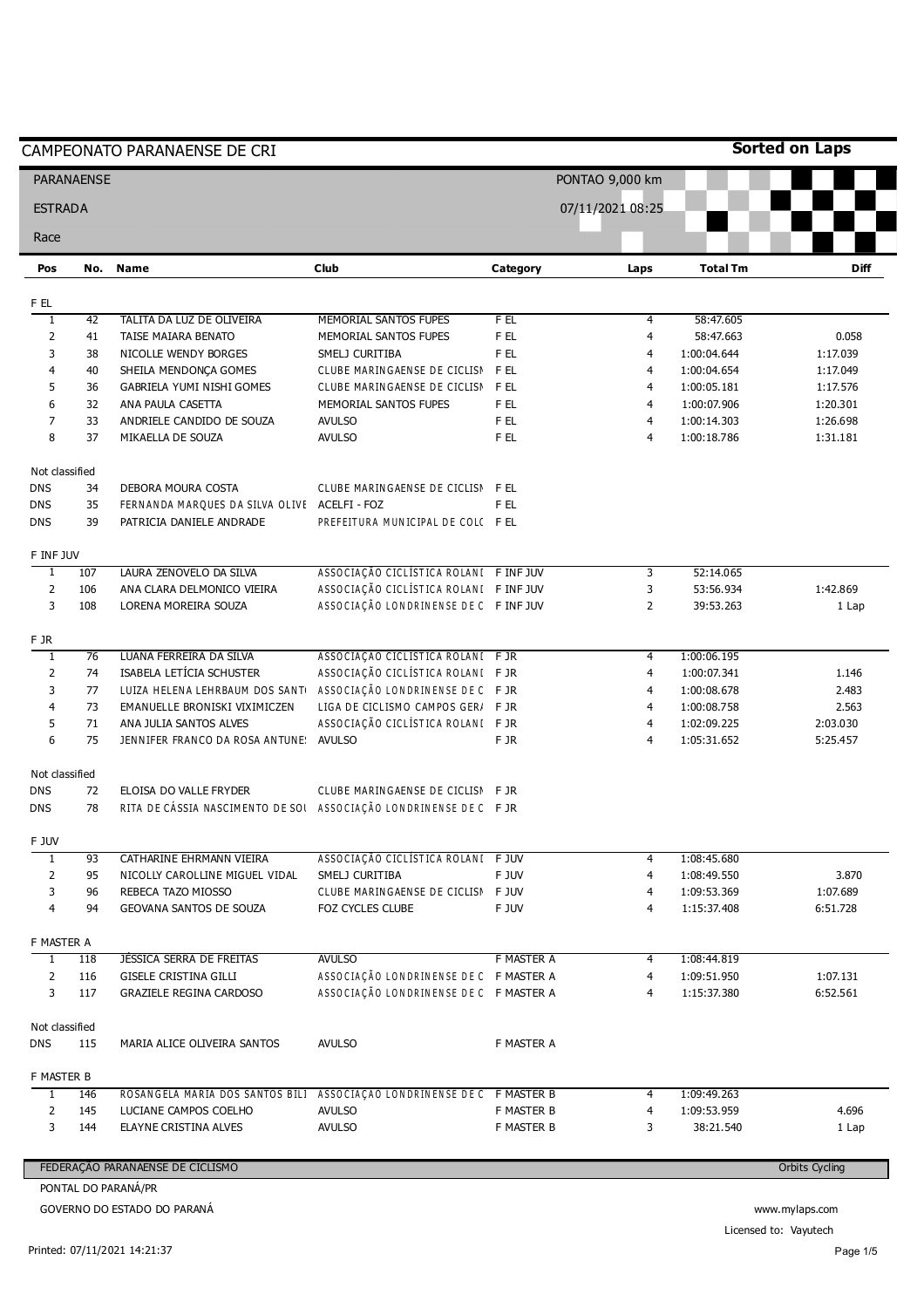| <b>PARANAENSE</b>                                                                                                |                | CAMPEONATO PARANAENSE DE CRI                                        |                                        |                 | PONTAO 9,000 km  |                 | <b>Sorted on Laps</b> |
|------------------------------------------------------------------------------------------------------------------|----------------|---------------------------------------------------------------------|----------------------------------------|-----------------|------------------|-----------------|-----------------------|
| <b>ESTRADA</b>                                                                                                   |                |                                                                     |                                        |                 |                  |                 |                       |
| Race                                                                                                             |                |                                                                     |                                        |                 | 07/11/2021 08:25 |                 |                       |
| Pos                                                                                                              | No.            | <b>Name</b>                                                         | <b>Club</b>                            | Category        | Laps             | <b>Total Tm</b> | <b>Diff</b>           |
|                                                                                                                  |                |                                                                     |                                        |                 |                  |                 |                       |
| <b>F SUB 23</b><br>$\overline{1}$                                                                                | 55             | LUIZA EUZEBIO DE SOUZA                                              | <b>AVULSO</b>                          | <b>F SUB 23</b> | 4                | 1:00:05.173     |                       |
| $\overline{2}$                                                                                                   | 53             | LARA GABRIELA MARQUES BOENO DE ACELFI - FOX                         |                                        | <b>F SUB 23</b> | 4                | 1:00:08.479     | 3.306                 |
| 3                                                                                                                | 54             | MARIA VITORIA MARGONAR DOS PAS ASSOCIAÇÃO LONDRINENSE DE C F SUB 23 |                                        |                 | 4                | 1:00:16.764     | 11.591                |
| 4                                                                                                                | 52             | BRUNA LIE ADATI LENARTOWICZ                                         | CLUBE MARINGAENSE DE CICLISN F SUB 23  |                 | $\overline{4}$   | 1:00:39.508     | 34.335                |
| M EL                                                                                                             |                |                                                                     |                                        |                 |                  |                 |                       |
| 1                                                                                                                | 10             | DIEGO DE JESUS MENDES                                               | CLUBE DE CICLISMO SÓ PEDAL             | M EL            | 5                | 59:58.019       |                       |
| $\mathsf{2}\!\!\:\mathsf{1}\!\!\:\mathsf{2}\!\!\:\mathsf{1}\!\!\:\mathsf{3}\mathsf{2}\!\!\:\mathsf{4}\mathsf{3}$ | 28             | SAMUEL HAUANE REIKDAL STACHERA                                      | CLUBE DE CICLISMO SÓ PEDAL             | M EL            | 5                | 59:58.264       | 0.245                 |
| 3                                                                                                                | 12             | FABIO PEREIRA DALAMARIA                                             | CLUBE DE CICLISMO SÓ PEDAL             | M EL            | 5                | 59:58.638       | 0.619                 |
| 4                                                                                                                | $\overline{7}$ | CLIFF BARNEY BUENO FURQUIM                                          | CLUBE DE CICLISMO SÓ PEDAL             | M EL            | 5                | 1:00:05.500     | 7.481                 |
| 5                                                                                                                | 27             | RICARDO PEREIRA DALAMARIA                                           | CLUBE DE CICLISMO SÓ PEDAL             | M EL            | 5                | 1:00:05.727     | 7.708                 |
| 6                                                                                                                | 31             | WALMIR BITAR JÚNIOR                                                 | LIGA DE CICLISMO CAMPOS GERI           | M EL            | 5                | 1:00:06.241     | 8.222                 |
| $\overline{7}$                                                                                                   | 29             | THIAGO RANGEL RANOLFI                                               | ASSOCIAÇÃO LONDRINENSE DE C            | M EL            | 5                | 1:00:06.438     | 8.419                 |
| 8                                                                                                                | 9              | DEIVID DE SOUZA GUIMARÃES                                           | <b>AVULSO</b>                          | M EL            | 5                | 1:00:07.349     | 9.330                 |
| 9                                                                                                                | 13             | FERNANDO SIKORA JUNIOR                                              | CLUBE MARINGAENSE DE CICLISN           | M EL            | 5                | 1:00:07.411     | 9.392                 |
| 10                                                                                                               | 6              | CELSO RICARDO SANTOS                                                | <b>AVULSO</b>                          | M EL            | 5                | 1:00:09.406     | 11.387                |
| 11                                                                                                               | 11             | ELEANDRO DE LIMA                                                    | <b>AVULSO</b>                          | M EL            | 5                | 1:00:10.407     | 12.388                |
| 12                                                                                                               | 24             | MARCOS VALDIR PILATO                                                | FOZ CYCLES CLUBE                       | M EL            | 5                | 1:00:11.136     | 13.117                |
| 13                                                                                                               | 30             | VICTOR CESAR RANGHETTI                                              | SMEL FOZ DO IGUAÇU                     | M EL            | 5                | 1:00:18.104     | 20.085                |
| 14                                                                                                               | 17             | GUILHERME AUGUSTO PORTUGAL                                          | <b>AVULSO</b>                          | M EL            | 5                | 1:00:25.043     | 27.024                |
| 15                                                                                                               | 26             | RAUNY LEONARDO SILVEIRA GONÇAL                                      | CLUBE MARINGAENSE DE CICLISN           | M EL            | 5                | 1:00:26.670     | 28.651                |
| 16                                                                                                               | 16             | GREGORI FILLIPE ZICH BERTOLDI                                       | <b>AVULSO</b>                          | M EL            | 5                | 1:00:30.105     | 32.086                |
| 17                                                                                                               | 23             | LUIS GABRIEL ASSUNÇÃO                                               | CLUBE MARINGAENSE DE CICLISN           | M EL            | 5                | 1:00:37.339     | 39.320                |
| 18                                                                                                               | 14             | FERNANDO ZANATTA                                                    | CLUBE MARINGAENSE DE CICLISN           | M EL            | 5                | 1:04:40.415     | 4:42.396              |
| 19                                                                                                               | 25             | MAURO RICETTI PAES                                                  | LIGA DE CICLISMO CAMPOS GERI           | M EL            | $\overline{4}$   | 55:20.494       | 1 Lap                 |
| 20                                                                                                               | $\overline{4}$ | CAIO CAIXETA CARDOSO NETO                                           | <b>AVULSO</b>                          | M EL            |                  | 5.913           | 5 Laps                |
| Not classified                                                                                                   |                |                                                                     |                                        |                 |                  |                 |                       |
| <b>DNF</b>                                                                                                       | 20             | LEANDRO FERREIRA CHAGAS                                             | <b>AVULSO</b>                          | M EL            | $\overline{2}$   | 23:35.806       |                       |
| <b>DNF</b>                                                                                                       | 8              | DALTON JOSÉ ASSIS SILVA                                             | <b>AVULSO</b>                          | M EL            | $\mathbf{1}$     | 11:29.782       |                       |
| DNF                                                                                                              | 19             | JULIO CESAR GREIN                                                   | <b>AVULSO</b>                          | M EL            |                  | 1.970           |                       |
| DNF                                                                                                              | 22             | LUCIANO VANELLI ALVES                                               | <b>AVULSO</b>                          | M EL            |                  | 2.306           |                       |
| <b>DNS</b>                                                                                                       | $\mathbf{1}$   | ALCIDES FLAVIANO SIMÕES VIEIRA                                      | TEAM CENTRO FAG                        | M EL            |                  |                 |                       |
| DNS                                                                                                              | 3              | BRUNO MIGUEL DOSANOSKI                                              | <b>AVULSO</b>                          | M EL            |                  |                 |                       |
| DNS                                                                                                              | 5              | CARLOS ALEXANDRE MANARELLI                                          | FOZ CYCLES CLUBE                       | M EL            |                  |                 |                       |
| <b>DNS</b>                                                                                                       | 15             | <b>GEOVANE VINICIUS FERREIRA</b>                                    | ASSOCIAÇÃO CURITIBANA DESPO            | M EL            |                  |                 |                       |
| DNS                                                                                                              | 18             | GUSTAVO DE OLIVEIRA DA SILVA                                        | ASSOCIAÇÃO CURITIBANA DESPO            | M EL            |                  |                 |                       |
| <b>DNS</b>                                                                                                       | 21             | LINO HENRIQUE MAGALHÃES NARDIN ASSOCIAÇÃO LONDRINENSE DE C MEL      |                                        |                 |                  |                 |                       |
| M INF JUV                                                                                                        |                |                                                                     |                                        |                 |                  |                 |                       |
| $\overline{1}$                                                                                                   | 101            | <b>GUSTAVO FELIPE DOS SANTOS</b>                                    | ASSOCIAÇÃO CICLÍSTICA ROLANI M INF JUV |                 | 3                | 53:38.930       |                       |
| $\overline{\mathbf{c}}$                                                                                          | 97             | BRUNO EDUARDO DOS SANTOS DOMI AVULSO                                |                                        | M INF JUV       | 3                | 53:39.906       | 0.976                 |
| 3                                                                                                                | 105            | RYAN MURARI IPOJUCA DA SILVA                                        | ASSOCIAÇÃO CICLÍSTICA ROLANI M INFJUV  |                 | 3                | 53:42.350       | 3.420                 |
| 4                                                                                                                | 98             | BRUNO OCTAVIO DA SILVA                                              | PREFEITURA MUNICIPAL DE PRUD MINF JUV  |                 | 3                | 53:43.542       | 4.612                 |
| 5                                                                                                                | 100            | GABRIEL VINICIUS PEREIRA NEGOCEI AVULSO                             |                                        | M INF JUV       | 3                | 53:45.757       | 6.827                 |
| 6                                                                                                                | 104            | MIGUEL LIMA ROSSIGNOLI                                              | ASSOCIAÇÃO LONDRINENSE DE C M INF JUV  |                 | 3                | 53:49.343       | 10.413                |
| 7                                                                                                                | 102            | MARCOS VINICIUS DA FONSECA                                          | PREFEITURA MUNICIPAL DE ROLÍ M INF JUV |                 | 3                | 53:59.120       | 20.190                |
| 8                                                                                                                | 99             | FRANCISCO EMANUEL CARDOSO SOL/                                      | ASSOCIAÇÃO LONDRINENSE DE C M INF JUV  |                 | 3                | 56:04.206       | 2:25.276              |
|                                                                                                                  |                |                                                                     |                                        |                 |                  |                 |                       |
|                                                                                                                  |                | FEDERAÇÃO PARANAENSE DE CICLISMO                                    |                                        |                 |                  |                 | <b>Orbits Cycling</b> |

PONTAL DO PARANÁ/PR

GOVERNO DO ESTADO DO PARANÁ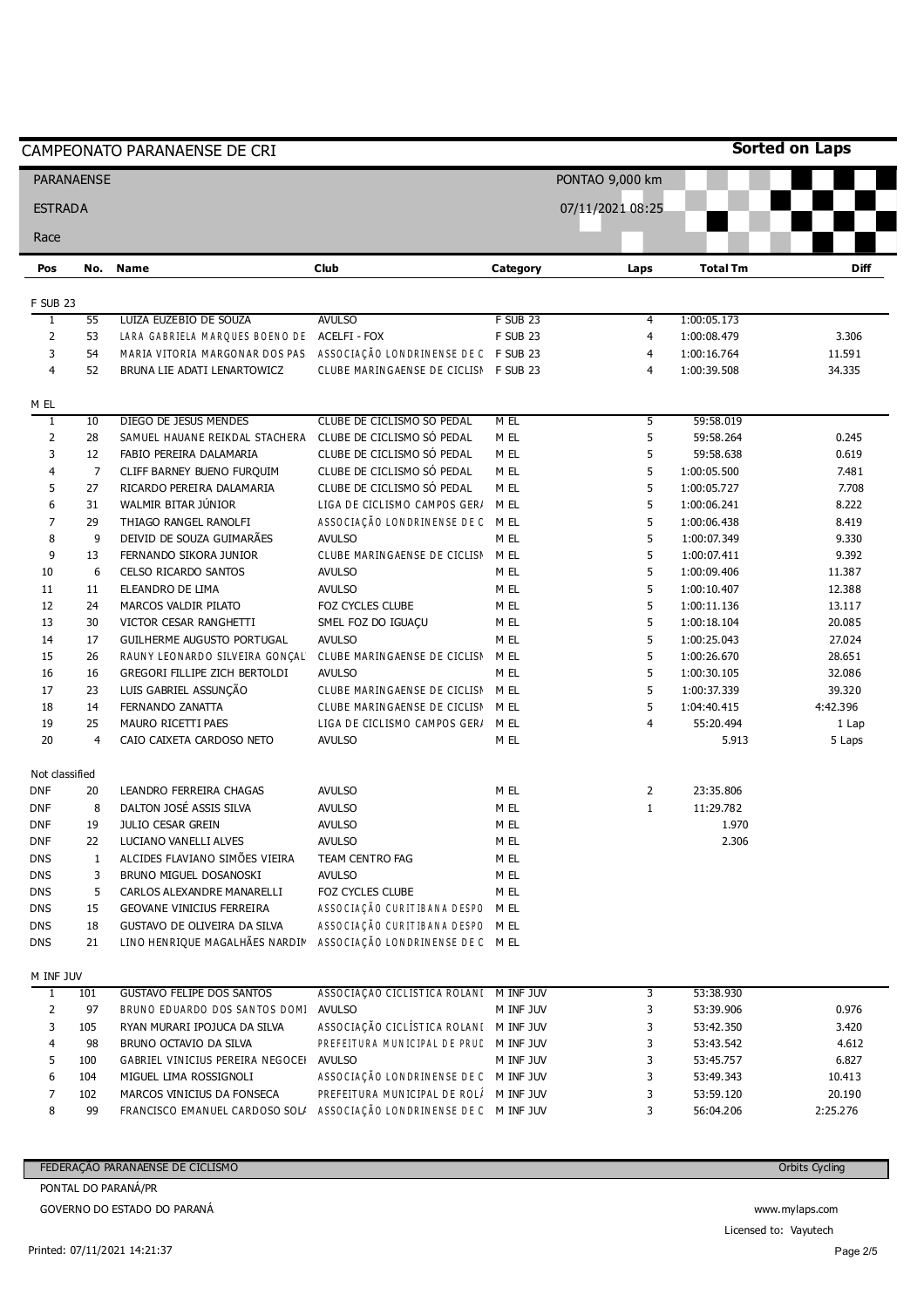|                              |                   | CAMPEONATO PARANAENSE DE CRI                                                               |                                       |              |                  |                            | <b>Sorted on Laps</b> |
|------------------------------|-------------------|--------------------------------------------------------------------------------------------|---------------------------------------|--------------|------------------|----------------------------|-----------------------|
|                              | <b>PARANAENSE</b> |                                                                                            |                                       |              | PONTAO 9,000 km  |                            |                       |
| <b>ESTRADA</b>               |                   |                                                                                            |                                       |              | 07/11/2021 08:25 |                            |                       |
| Race                         |                   |                                                                                            |                                       |              |                  |                            |                       |
| Pos                          | No.               | <b>Name</b>                                                                                | Club                                  | Category     | Laps             | <b>Total Tm</b>            | <b>Diff</b>           |
| Not classified<br><b>DNS</b> | 103               | MIGUEL BESSANI VIEIRA                                                                      | TEAM CENTRO FAG                       | M INF JUV    |                  |                            |                       |
| M JR                         |                   |                                                                                            |                                       |              |                  |                            |                       |
| 1                            | 64                | LUAN CARLOS RODRIGUES SILVA                                                                | SMELJ CURITIBA                        | M JR         | 5                | 1:11:49.352                |                       |
| $\overline{2}$               | 63                | LINCOLN EMANUEL DA SILVA                                                                   | ASSOCIAÇÃO LONDRINENSE DE C           | M JR         | 5                | 1:11:49.597                | 0.245                 |
| 3                            | 67                | PAULO RICARDO PRATES                                                                       | PREFEITURA MUNICIPAL DE PRUD          | M JR         | 5                | 1:11:50.047                | 0.695                 |
| 4                            | 70                | VICTOR MURARO PEREIRA                                                                      | SMELJ CURITIBA                        | M JR         | 5                | 1:11:50.127                | 0.775                 |
| 5                            | 60                | JACKSON DA SILVA JUNIOR                                                                    | ASSOCIAÇÃO LONDRINENSE DE C M JR      |              | 5                | 1:11:51.984                | 2.632                 |
| 6                            | 69                | RAFAEL LOVRIN                                                                              | ASSOCIAÇÃO CURITIBANA DESPO           | M JR         | 5                | 1:11:52.336                | 2.984                 |
| $\overline{7}$               | 56                | FELIPE MUSSI ALENCAR                                                                       | FOZ CYCLES CLUBE                      | M JR         | 5                | 1:11:56.859                | 7.507                 |
| 8                            | 65                | MARCELO AURELIO MOREIRA FUKUOI                                                             | SMELJ CURITIBA                        | M JR         | 5                | 1:12:14.305                | 24.953                |
| 9                            | 58                | <b>GUSTAVO DE JESUS SALIN</b>                                                              | ASSOCIAÇÃO CICLÍSTICA ROLANI M JR     |              | 5                | 1:12:42.392                | 53.040                |
| 10                           | 68                | PEDRO HENRIQUE ROCHA COUTINHO                                                              | ASSOCIAÇÃO LONDRINENSE DE C           | M JR         | 5                | 1:14:14.195                | 2:24.843              |
| 11                           | 62                | KAWAN GABRIEL DA SILVA                                                                     | FOZ CYCLES CLUBE                      | M JR         | 3                | 1:11:43.124                | 2 Laps                |
| Not classified               |                   |                                                                                            |                                       |              |                  |                            |                       |
| <b>DNF</b>                   | 66                | MATHEUS INIESTA CABRINI                                                                    | <b>AVULSO</b>                         | M JR         | $\mathbf{1}$     | 14:28.791                  |                       |
| <b>DNF</b>                   | 59                | GUSTAVO DE SOUZA PERES PEPINELL CLUBE MARINGAENSE DE CICLISM                               |                                       | M JR         |                  | 3.534                      |                       |
| <b>DNS</b>                   | 57                | GUILHERME GAVIGLIA NOVAES                                                                  | ASSOCIAÇÃO LONDRINENSE DE C M JR      |              |                  |                            |                       |
| <b>DNS</b>                   | 61                | JOÃO ROBERTO DA SILVA                                                                      | ASSOCIAÇÃO LONDRINENSE DE C M JR      |              |                  |                            |                       |
| M JUV                        |                   |                                                                                            |                                       |              |                  |                            |                       |
| $\mathbf{1}$                 | 82                | JOÃO MIGUEL DOS SANTOS BALAN                                                               | ASSOCIAÇÃO CICLÍSTICA ROLANI M JUV    |              | 5                | 1:14:02.502                |                       |
| $\overline{2}$               | 85                | MATHEUS CONSTANTINO                                                                        | <b>AVULSO</b>                         | <b>M JUV</b> | 5                | 1:14:05.227                | 2.725                 |
| 3                            | 90                | SERGIO HENRIQUE ARMACOLO BATIS                                                             | PREFEITURA MUNICIPAL DE ROLÍ          | M JUV        | 5                | 1:14:59.328                | 56.826                |
| 4                            | 86                | NATHAN RIDOLFI FONTES                                                                      | CLUBE MARINGAENSE DE CICLISN          | m juv        | 5                | 1:15:00.848                | 58.346                |
| 5                            | 91                | VINICIUS HENRIQUE MESQUITA PETR CLUBE MARINGAENSE DE CICLISN                               |                                       | M JUV        | 5                | 1:15:05.331                | 1:02.829              |
| 6                            | 81                | GUSTAVO HENRIQUE RODRIGUES COI                                                             | ASSOCIAÇÃO LONDRINENSE DE C M JUV     |              | 5                | 1:15:29.177                | 1:26.675              |
| 7                            | 79                | FELIPE VOSS MARTINS                                                                        | <b>AVULSO</b>                         | M JUV        | 5                | 1:16:18.378                | 2:15.876              |
| 8                            | 84                | JULIO FAMA DE ARAUJO NETO                                                                  | ASSOCIAÇÃO LONDRINENSE DE C M JUV     |              | 5                | 1:16:43.657                | 2:41.155              |
| 9                            | 87                | NICOLAS PAIVA RODRIGUES                                                                    | SMELJ CURITIBA                        | M JUV        | 5                | 1:16:48.501                | 2:45.999              |
| 10                           | 83                | JOÃO PEDRO COUTO SANCHES                                                                   | ASSOCIAÇÃO LONDRINENSE DE C M JUV     |              | 5                | 1:20:07.986                | 6:05.484              |
| 11                           | 80                | GUILHERME KOUDI CARASSA                                                                    | ASSOCIAÇÃO LONDRINENSE DE C M JUV     |              | 5                | 1:20:12.996                | 6:10.494              |
| Not classified               |                   |                                                                                            |                                       |              |                  |                            |                       |
| <b>DNF</b>                   | 88                | PEDRO SCHERER JUSTINO FÊO                                                                  | FOZ CYCLES CLUBE                      | M JUV        | 3                | 47:56.869                  |                       |
| <b>DNS</b>                   | 89                | PEDRO VITOR BESSANI                                                                        | TEAM CENTRO FAG                       | M JUV        |                  |                            |                       |
| <b>DNS</b>                   | 92                | VITOR CAVALHEIRO KRUGER                                                                    | <b>AVULSO</b>                         | M JUV        |                  |                            |                       |
| M SUB 23                     |                   |                                                                                            |                                       |              |                  |                            |                       |
| $\overline{1}$               | 43                | ALEXANDRE PEREIRA                                                                          | ASSOCIAÇÃO CICLISTICA ROLANI M SUB 23 |              | 5                | 1:00:05.324                |                       |
| 2                            | 44                | ARTHUR ALMENARA ROSENDO                                                                    | CLUBE MARINGAENSE DE CICLISN M SUB 23 |              | 5                | 1:00:05.937                | 0.613                 |
| 3                            | 45                | BREHON CASTAGNO SCHNEIDER JUNI AVULSO                                                      |                                       | M SUB 23     | 5                | 1:00:06.666                | 1.342                 |
| 4                            | 48                | GUSTAVO HENRIQUE DOS SANTOS D( AVULSO                                                      |                                       | M SUB 23     | 5                | 1:00:07.122                | 1.798                 |
| 5                            | 51                | PAULO ALBERTO MICHALOWSKI FILH( AVULSO                                                     |                                       | M SUB 23     | 5                | 1:00:09.971                | 4.647                 |
| 6<br>$\overline{7}$          | 50<br>47          | JOÃO VICTOR LOPES<br>CARLOS FELIPE KURTEN SENCHECHEI CLUBE MARINGAENSE DE CICLISI M SUB 23 | ASSOCIAÇÃO LONDRINENSE DE C M SUB 23  |              | 5<br>5           | 1:00:12.585<br>1:00:12.604 | 7.261<br>7.280        |
|                              |                   |                                                                                            |                                       |              |                  |                            |                       |
| Not classified<br><b>DNS</b> | 46                | <b>BRUNO TOTSK</b>                                                                         | <b>AVULSO</b>                         | M SUB 23     |                  |                            |                       |
|                              |                   |                                                                                            |                                       |              |                  |                            |                       |
|                              |                   | FEDERAÇÃO PARANAENSE DE CICLISMO                                                           |                                       |              |                  |                            | <b>Orbits Cycling</b> |
|                              |                   | PONTAL DO PARANÁ/PR                                                                        |                                       |              |                  |                            |                       |

Licensed to: Vayutech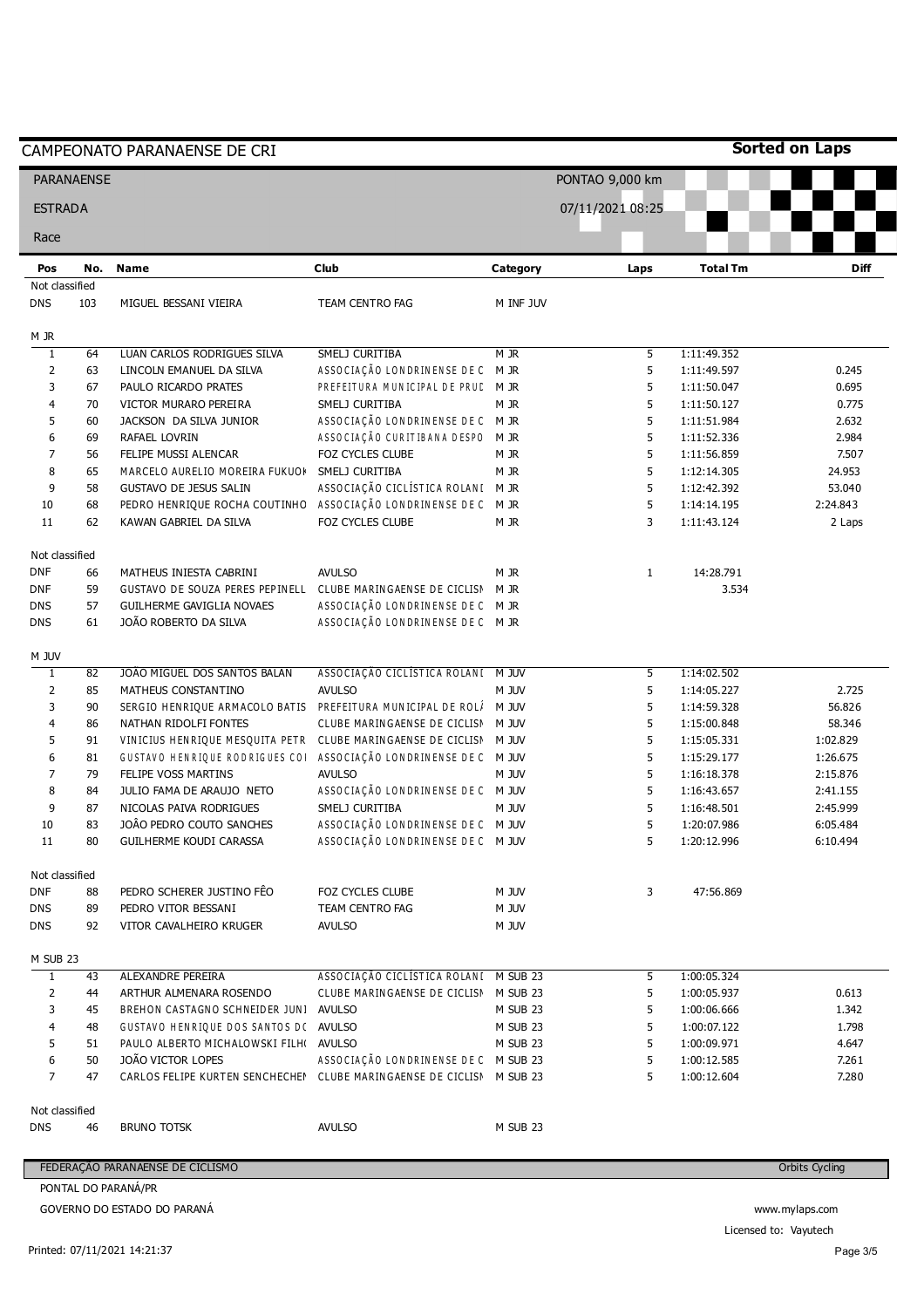|                              |                   | CAMPEONATO PARANAENSE DE CRI                              |                                                                                 |                        |                  |                            | <b>Sorted on Laps</b> |
|------------------------------|-------------------|-----------------------------------------------------------|---------------------------------------------------------------------------------|------------------------|------------------|----------------------------|-----------------------|
|                              | <b>PARANAENSE</b> |                                                           |                                                                                 |                        | PONTAO 9,000 km  |                            |                       |
| <b>ESTRADA</b>               |                   |                                                           |                                                                                 |                        | 07/11/2021 08:25 |                            |                       |
| Race                         |                   |                                                           |                                                                                 |                        |                  |                            |                       |
| Pos                          | No.               | Name                                                      | Club                                                                            | Category               | Laps             | <b>Total Tm</b>            | Diff                  |
| <b>DNS</b>                   | 49                | <b>GUSTAVO MARTINELLI</b>                                 | CLUBE MARINGAENSE DE CICLISN                                                    | M SUB 23               |                  |                            |                       |
| M SUB 30                     |                   |                                                           |                                                                                 |                        |                  |                            |                       |
| $\overline{1}$               | 109               | ERICK MOLINARI                                            | CLUBE ARAPONGUENSE DE CICLI: M SUB 30                                           |                        | 5                | 1:04:12.698                |                       |
| $\overline{2}$               | 111               | TARCISIO DIAS POLI                                        | ASSOCIAÇÃO LONDRINENSE DE C M SUB 30                                            |                        | 5                | 1:04:13.793                | 1.095                 |
| 3                            | 112               | VINICIUS RIBEIRO DOS SANTOS                               | <b>AVULSO</b>                                                                   | M SUB 30               | 5                | 1:04:13.868                | 1.170                 |
| $\overline{4}$               | 110               | LUCAS EUZEBIO DE SOUZA                                    | <b>AVULSO</b>                                                                   | M SUB 30               | 5                | 1:17:36.189                | 13:23.491             |
| MASTER A1                    |                   |                                                           |                                                                                 |                        |                  |                            |                       |
| 1                            | 114               | GUSTAVO MANGANARO DE SOUZA                                | ASSOCIAÇÃO LONDRINENSE DE C MASTER A1                                           |                        | 5                | 1:04:14.443                |                       |
| $\overline{2}$               | 113               | CEZAR HENRIQUE IVANOSKI RAMOS                             | PREFEITURA MUNICIPAL DE COLC MASTER A1                                          |                        | 5                | 1:04:18.075                | 3.632                 |
| MASTER A2                    |                   |                                                           |                                                                                 |                        |                  |                            |                       |
| $\overline{1}$               | 129               | WILLIAM VENTURA FORBICE                                   | <b>AVULSO</b>                                                                   | <b>MASTER A2</b>       | 5                | 1:04:13.636                |                       |
| $\overline{2}$               | 125               | FABRICIO GRESSANA                                         | <b>AVULSO</b>                                                                   | MASTER A2              | 5                | 1:04:13.735                | 0.099                 |
| 3                            | 124               | DEOCLECIO MUNHAO PEREIRA                                  | ASSOCIAÇÃO LONDRINENSE DE C MASTER A2                                           |                        | 5                | 1:04:13.809                | 0.173                 |
| 4                            | 120               | ALISSON LUIZ MORAES                                       | <b>AVULSO</b>                                                                   | MASTER A2              | 5                | 1:04:14.063                | 0.427                 |
| 5                            | $\overline{2}$    | ALISON LUIS CANDEO DIOGO                                  | <b>AVULSO</b>                                                                   | <b>MASTER A2</b>       | 5                | 1:04:15.969                | 2.333                 |
| 6                            | 126               | JOSÉ CARDOSO DA SILVA JUNIOR                              | <b>AVULSO</b>                                                                   | MASTER A2              | 5                | 1:04:17.441                | 3.805                 |
| $\overline{7}$<br>8          | 127<br>123        | RICARDO BIANCO BRIXEL                                     | <b>AVULSO</b><br><b>AVULSO</b>                                                  | MASTER A2<br>MASTER A2 | 5<br>5           | 1:04:21.875                | 8.239                 |
| 9                            | 121               | CARLOS ROBERTO ARNAS FELICIO<br>BRUNO GUTIERRES FRAGANOLI | ASSOCIAÇÃO LONDRINENSE DE C MASTER A2                                           |                        | 5                | 1:04:24.724<br>1:04:26.420 | 11.088<br>12.784      |
| 10                           | 122               | CARLOS JOSE DE OLIVEIRA DA SILVA                          | <b>AVULSO</b>                                                                   | MASTER A2              | 5                | 1:04:26.622                | 12.986                |
| Not classified               |                   |                                                           |                                                                                 |                        |                  |                            |                       |
| <b>DNF</b>                   | 128               | SEBASTIÃO DA COSTA CRUZ FILHO                             | ASSOCIAÇÃO LONDRINENSE DE C MASTER A2                                           |                        | 2                | 31:44.424                  |                       |
|                              |                   |                                                           |                                                                                 |                        |                  |                            |                       |
| MASTER B1<br>$\overline{1}$  | 132               | <b>BREHON CASTAGNO SCHNEIDER</b>                          | <b>AVULSO</b>                                                                   | <b>MASTER B1</b>       | 5                | 1:04:13.336                |                       |
| $\overline{2}$               | 136               | EDIMARCIO QUERNES                                         | <b>AVULSO</b>                                                                   | <b>MASTER B1</b>       | 5                | 1:04:13.602                | 0.266                 |
| 3                            | 140               | MARCO AURELIO ALLE SAROT                                  | <b>AVULSO</b>                                                                   | MASTER B1              | 5                | 1:04:13.603                | 0.267                 |
| 4                            | 133               | CHRISTIAN SANTANA SOUZA                                   | <b>AVULSO</b>                                                                   | <b>MASTER B1</b>       | 5                | 1:04:13.821                | 0.485                 |
| 5                            | 135               | CLEYTON VANDRÉ DOS SANTOS                                 | <b>AVULSO</b>                                                                   | MASTER B1              | 5                | 1:04:14.061                | 0.725                 |
| 6                            | 141               | MARCOS LUIZ FERREIRA                                      | <b>AVULSO</b>                                                                   | MASTER B1              | 5                | 1:04:14.766                | 1.430                 |
| $\overline{7}$               | 134               | CLAUDINEI ROGACHESKI                                      | <b>AVULSO</b>                                                                   | MASTER B1              | 5                | 1:04:17.220                | 3.884                 |
| 8                            | 130               | ANDRE RODOLFO DOS SANTOS                                  | <b>AVULSO</b>                                                                   | MASTER B1              | 5                | 1:04:18.824                | 5.488                 |
| 9                            | 137               | FERNANDO ALISSON FERREIRA                                 | ASSOCIAÇÃO LONDRINENSE DE C MASTER B1                                           |                        | 5                | 1:04:19.416                | 6.080                 |
| 10                           | 138               | LOURIVAL PAES NETO                                        | LIGA DE CICLISMO CAMPOS GER/ MASTER B1                                          |                        | 5                | 1:04:27.945                | 14.609                |
| 11                           | 131               | ANTONIO MARCOS CARNEIRO DE CAN                            | PREFEITURA MUNICIPAL DE COLC MASTER B1                                          |                        | 5                | 1:05:30.167                | 1:16.831              |
| 12<br>13                     | 143<br>139        | ROSIEL ANTONIO CHEVA<br>MAIKOM ROGERS DOS PASSOS          | PREFEITURA MUNICIPAL DE COLC MASTER B1<br>ASSOCIAÇÃO LONDRINENSE DE C MASTER B1 |                        | 5<br>5           | 1:13:41.383<br>1:13:41.640 | 9:28.047<br>9:28.304  |
|                              |                   |                                                           |                                                                                 |                        |                  |                            |                       |
| Not classified<br><b>DNS</b> | 142               | ROGERIO MARQUES                                           | <b>AVULSO</b>                                                                   | <b>MASTER B1</b>       |                  |                            |                       |
|                              |                   |                                                           |                                                                                 |                        |                  |                            |                       |
| MASTER B2                    |                   |                                                           |                                                                                 |                        |                  |                            |                       |
| 1                            | 150               | BERNANDO ZANICOSKI KOCHEN                                 | <b>AVULSO</b>                                                                   | MASTER B2              | 5                | 1:04:13.467                |                       |
| 2<br>3                       | 156               | SERGIO ALMIR TEIXEIRA                                     | <b>AVULSO</b>                                                                   | MASTER B2              | 5                | 1:04:14.233                | 0.766                 |
| 4                            | 154<br>153        | PAULO SERGIO CAVALHEIRO<br>PAULO ROBERTO FURTADO          | <b>AVULSO</b><br><b>AVULSO</b>                                                  | MASTER B2<br>MASTER B2 | 5<br>5           | 1:04:14.308<br>1:04:14.850 | 0.841<br>1.383        |
| 5                            | 151               | ED CARLOS MASSON                                          | <b>AVULSO</b>                                                                   | MASTER B2              | 5                | 1:04:16.187                | 2.720                 |
|                              |                   |                                                           |                                                                                 |                        |                  |                            |                       |
|                              |                   | FEDERAÇÃO PARANAENSE DE CICLISMO                          |                                                                                 |                        |                  |                            | <b>Orbits Cycling</b> |
|                              |                   | PONTAL DO PARANÁ/PR                                       |                                                                                 |                        |                  |                            |                       |

GOVERNO DO ESTADO DO PARANÁ